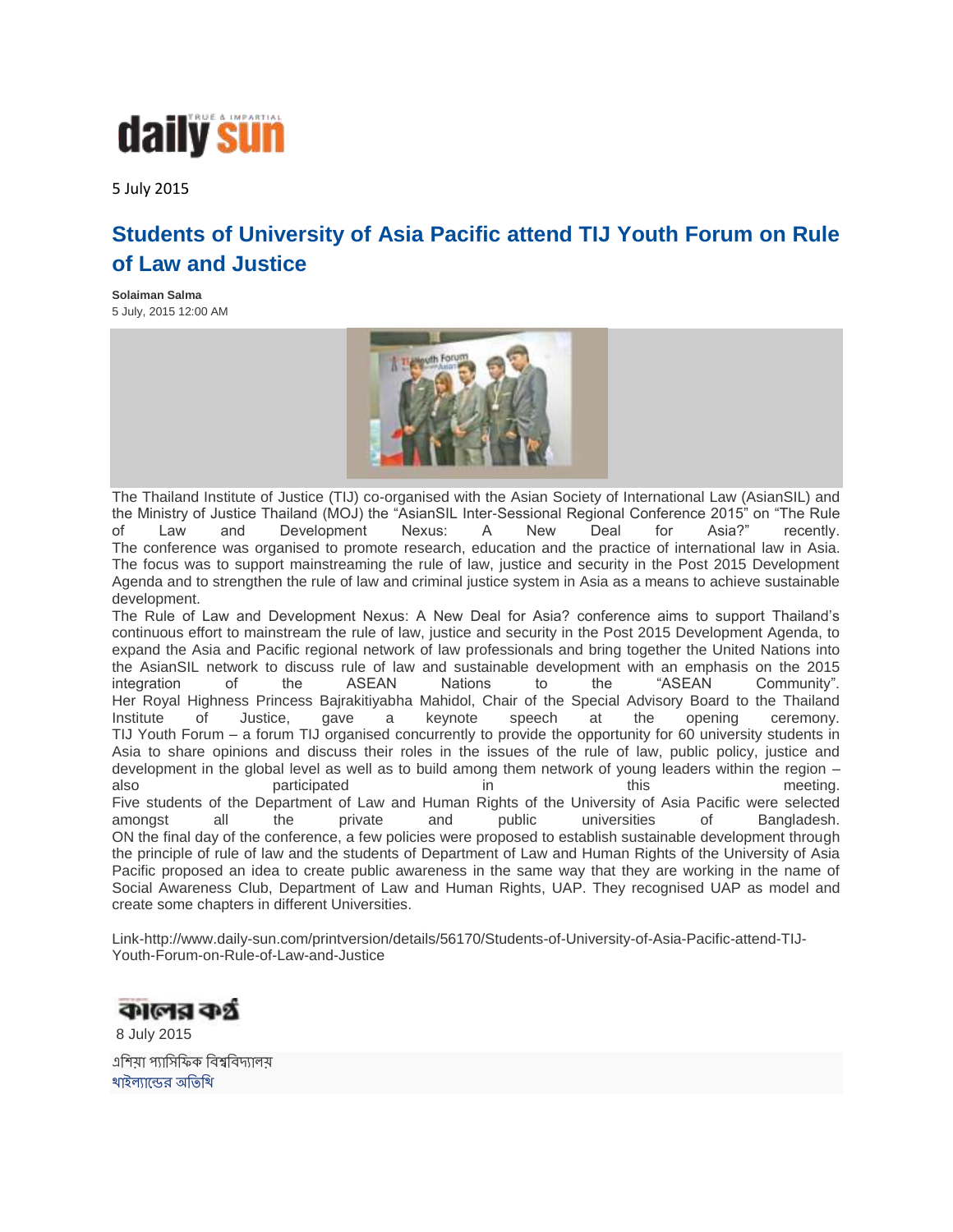৩ থেকে ৫ জুন ব্যাংককে থাইল্যান্ড ইনস্টিটিউট অব জাস্টিজের উদ্যোগে প্রথম আন্তর্জাতিক যুব সম্মেলনে অংশ নিয়েছিল এশিয়া প্যাসিফিক ইউনিভার্সিটির প্রতিনিধিদল। ফিরে এসে লিখেছেন জাবের আহমেদ



বাম দিক খেকে-কৃষ্ণ সাহা, ফারহানা সুলতানা, জাবের আহমেদ, আবদুল্লাহ আল মামুন ও সাইফুল ইসলাম এশিয়ার এই যুব সম্মেলনে অংশ নিয়েছেন ৬০ জন প্রতিনিধি। বাংলাদেশ থেকে অংশ নিয়েছি আমরা এশিয়া প্যাসিফিক বিশ্ববিদ্যালয়ের আইন ও মানবাধিকার বিভাগের পাঁচ শিক্ষার্থী-ফারহানা সুলতানা, আবদুল্লাহ আল মামুন, সাইফুল ইসলাম, কৃষ্ণ সাহা ও আমি। পুরো দলের নেতৃত্ব দিমেছি আমি। আমাদের ভ্রমণ শুরু হলো হোটেল মান্দারিনে বুফে ব্রেকফাস্ট করে। তারপর থাইল্যান্ড ইনস্টিটিউট অব জাস্টিজের (টিআইজে) গাডিতে তাদের অফিসে গেলাম। সকাল তখন ৮টা। টিআইজির নির্বাহী পরিচালক ড. কিত্তিগং কিতিতিআইয়ারাকের স্বাগত ভাষণের মাধ্যমে সেমিনার শুরু হলো। এরপর পরিচিতি পর্ব। লাঞ্চ শেষে বিষয়ভিত্তিক আলোচনা। বিস্তর আলোচনা চলল, কিভাবে আইনের শাসন প্রতিষ্ঠা করা যায়। রাতে ওয়েলকাম ডিনার। সেই সঙ্গে ভিন্ন ধরনের পরিচয় পর্ব। উপস্থাপক মাইক্রোফোন মুথের সামনে নিয়ে এসে বললেন, মিয়ানমারের এই বন্ধুকে বাংলাতে তিনটি দেশি ফল বা ফুলের নাম বলো। আমি বলার পরে সে-ও আমাকে তার দেশের ভাষায় তিনটি ফলের নাম বলল। এভাবেই বন্ধুত্ব গাঢ় হলো। পরদিন রয়্যাল লাঞ্চ করলাম প্লাজা এখিনিতে। লাঞ্চের আগে ছিল সেমিনার। বক্তব্য দিলেন থাই প্রিন্সেস ও এশিয়ান সোসাইটি অব ইন্টারন্যাশনাল লয়ের প্রেসিডেন্ট প্রফেসর ড. শুরাকিআখ সাথিরাথাই। দিনজুড়ে ছিল আলোচনা। সেমিনার করতে করতে হাঁপিয়ে উঠেছিলাম। ফলে নিজেরাই উদ্যোগ নিয়ে বেরিয়ে গেলাম। ঘডির কাঁটায় রাত তথন ১০টা। চলে গেলাম চায়না টাউন। গ্রান্ডপ্লাজা, প্রতিরক্ষা মন্ত্রণালযের সামনে দিযে হাঁটার সময মনে হলো রাতের রাজধানী যেন রাজকন্যা হযে গেছে।

একে একে কেটে গেল দিন। বিদায়ের আগের দিন সেমিনারে চলল কিভাবে টেকসই আইনের শাসনের মাধ্যমে উন্নয়ন করা যায় সে সমাধান থোঁজায়। আমাদের প্রস্তাব ছিল-মানুষকে সচেতন করে উন্নয়নের দ্বারপ্রান্তে পৌেছতে পারি। প্রত্যেক বিশ্ববিদ্যালয়ে একটি করে সোশ্যাল অ্যাওয়ারনেস ক্লাব প্রতিষ্ঠা করা যেতে পারে, যেগুলোর প্রথম কাজ হবে লিফলেট বিতরণ। লিফলেটের একপাশে মানুষের অধিকার লেখা থাকবে। আরেক পাশে আইনি সহামতাদানকারী স্বেচ্ছাসেবী সংগঠনের নম্বর। কারো অধিকার লঙ্ঘিত হলে তাঁরা মানবাধিকার বা আইনি সহায়তাপ্রতিষ্ঠানের সঙ্গে যোগাযোগ করবেন। সবার আগে লিফলেট বিতরণ করা হবে ভাসমান মানুষের কাছে। কারণ তাঁরাই সবচেয়ে বেশি অধিকারবঞ্চিত। এই প্রস্তাবটি আয়োজকরা সানন্দে গ্রহণ করেন।

বিদায়ের রাতে ছিল 'কালচারাল নাইট'। সব অংশগ্রহণকারী সেথানে এসেছিলাম নিজ নিজ দেশের পোশাক পরে। ফারহানা শাড়ি পরেছিল। এত লম্বা, বিশাল এক কাপড কিভাবে একজন মানুষ পরতে পারে সেটি ভেবেই অন্যরা অবাক। কমেকজন আবার ওকে ব্যাপারটি নিয়ে প্রশ্নও করল। সে-ও হাসিমুথে উত্তর দিল। এসব অভিজ্ঞতা নিমেই ৭ জুন ফিরে এলাম।

Link- <http://www.kalerkantho.com/feature/campus/2015/07/08/242492>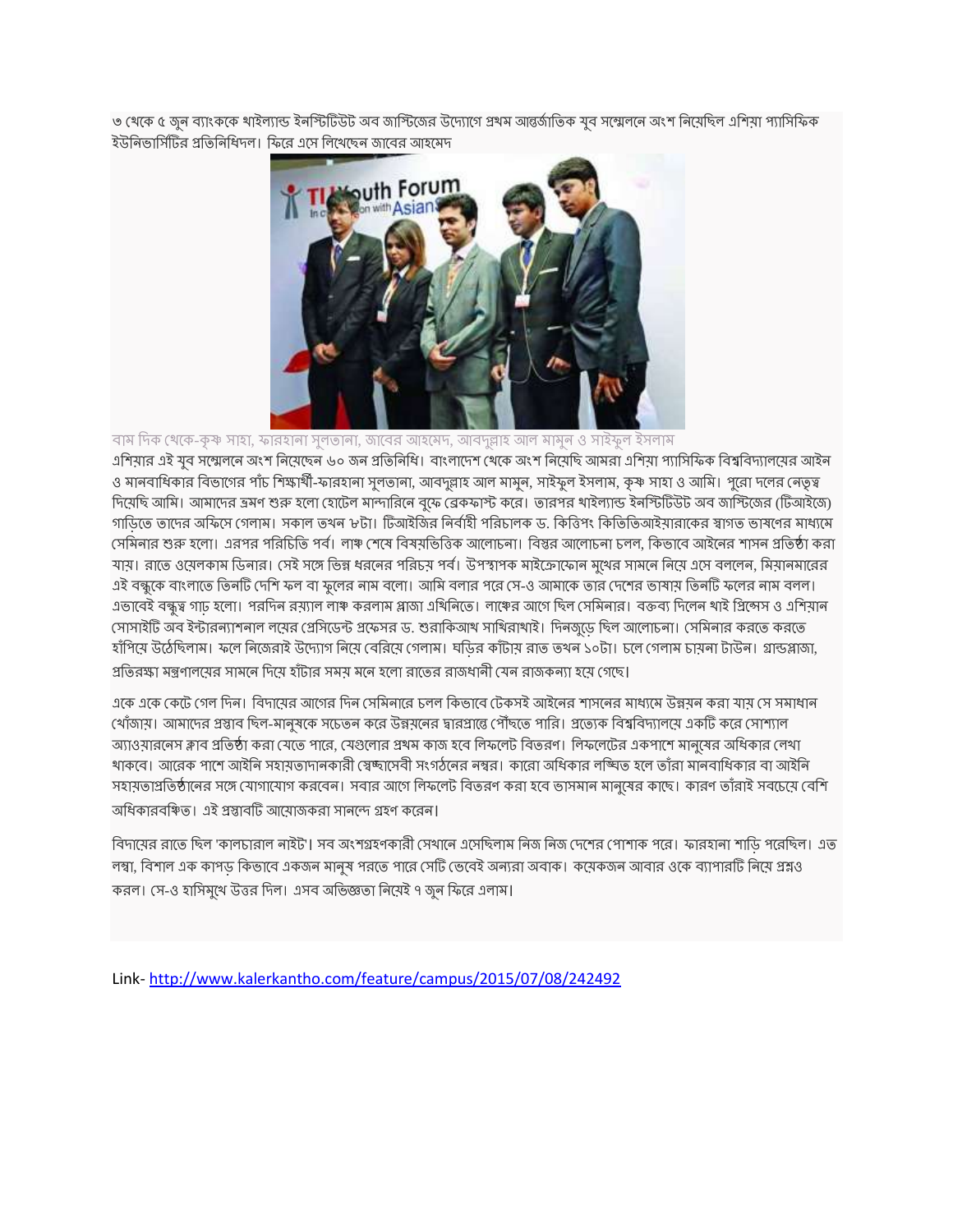

## **৫ জ**

24 June 2015



## **।**

ন্যায় বিচার প্রতিষ্ঠার পূর্বশর্ত হচ্ছে অধিকার সম্পর্কে সচেতনতা। সুশাসন সম্পর্কে সচেতনতা ও অধিকার রক্ষা বিষয়ক জ্ঞান অর্জন শুরু হওয়া উচিত ছাত্র জীবন থেকে। মুখে এসব বললেও করি কোখাম? কিন্তু কেউ না কেউ তো এসব সম্পর্কে সচেতন হচ্ছেন আর কাজ করে যাচ্ছেন। এই কর্মবীরদের তালিকা করলে একদম শীর্ষে থাকবে ইউনিভার্সিটি অব এশিযা প্যাসিফিক এর শিক্ষার্থীরা।

সম্প্রতি থাইল্যান্ড ইনস্টিটিউট অফ জাষ্টিস এর উদ্যোগে অনুষ্ঠিত প্রথম আন্তর্জাতিক যুব সম্মেলে বাংলাদেশের প্রতিনিধিত্ব করেছে, এশিয়া প্যাসিফিক বিশ্ববিদ্যালয়ের আইন ও মানবাধিকার বিভাগের পাঁচ শিক্ষার্থী। এই সম্মেলনে অংশ নিতে তাদের রীতিমতো প্রতিদ্বন্দ্বিতা করতে হয়েছে বাংলাদেশের শীর্ষ সব শিক্ষাপ্রতিষ্ঠানের সঙ্গে।

তিনদিনের এ সম্মেলনের শেষদিনে আয়োজকদের বিশেষভাবে দৃষ্টি আকর্ষণ করেছে বাংলাদেশের এই দলটি। আইনের শাসনের মাধ্যমে জাতিসংঘের প্রস্তাবিত স্বামী উন্নয়ন লক্ষমাত্রা অর্জনে মানবাধিকার নিশ্চিতে নীতিমালা প্রস্তাব করে এই দলটি। আর এ প্রতিযোগীতাম নিজেদের উদ্ধাবনী প্রস্তাবনা সকলের দৃষ্টি আকর্ষণ করে এবং এটি সর্বস্তুরে স্বীকৃতি পায়।

এ বিষয়ে দল প্রধান জাবের আহমেদ বলেন,আমাদের প্রধান লক্ষ্যই হচ্ছে মাঠপর্যায়ের মানুষদের অধিকার সম্পর্কে সদ্ভোক করা। তারা এই ক্যাম্পেইনের নাম দিয়েছে, 'শিকডের সন্ধানে। ' এটাই ছিল আমাদের প্রজেক্টের মূল হাতিয়ার যা আয়োজকদের কাছে থুবই গ্রহণযোগ্য বলে মনে হয়েছে।

এ দলের আরেকজন ফারহানা সুলতানা। তিনি বলেন, তাদের মাঠ পর্যায়ের অভিজ্ঞতার কথা। তিনি বলেন,শিকডের সন্ধানের মূল লক্ষ্য হলো সচেতনতা তৈরি করা। এজন্য তারা সোশ্যাল এওয়ারনেস ক্লাবের প্রতিষ্ঠা করেছেন। এই ক্লাবের সদসরা বিভিন্ন প্রত্যন্ত গুলে সামুষকে তাদের তখ্য, আইনের মতো রাষ্ট্রীয় অধিকারের বিষয়গুলো সর্ম্পকে কাজ করে আসছে। এজন্য তারা মাঠপর্যায়ে নানা সেমিনারের আয়োজনও করে আসছে।